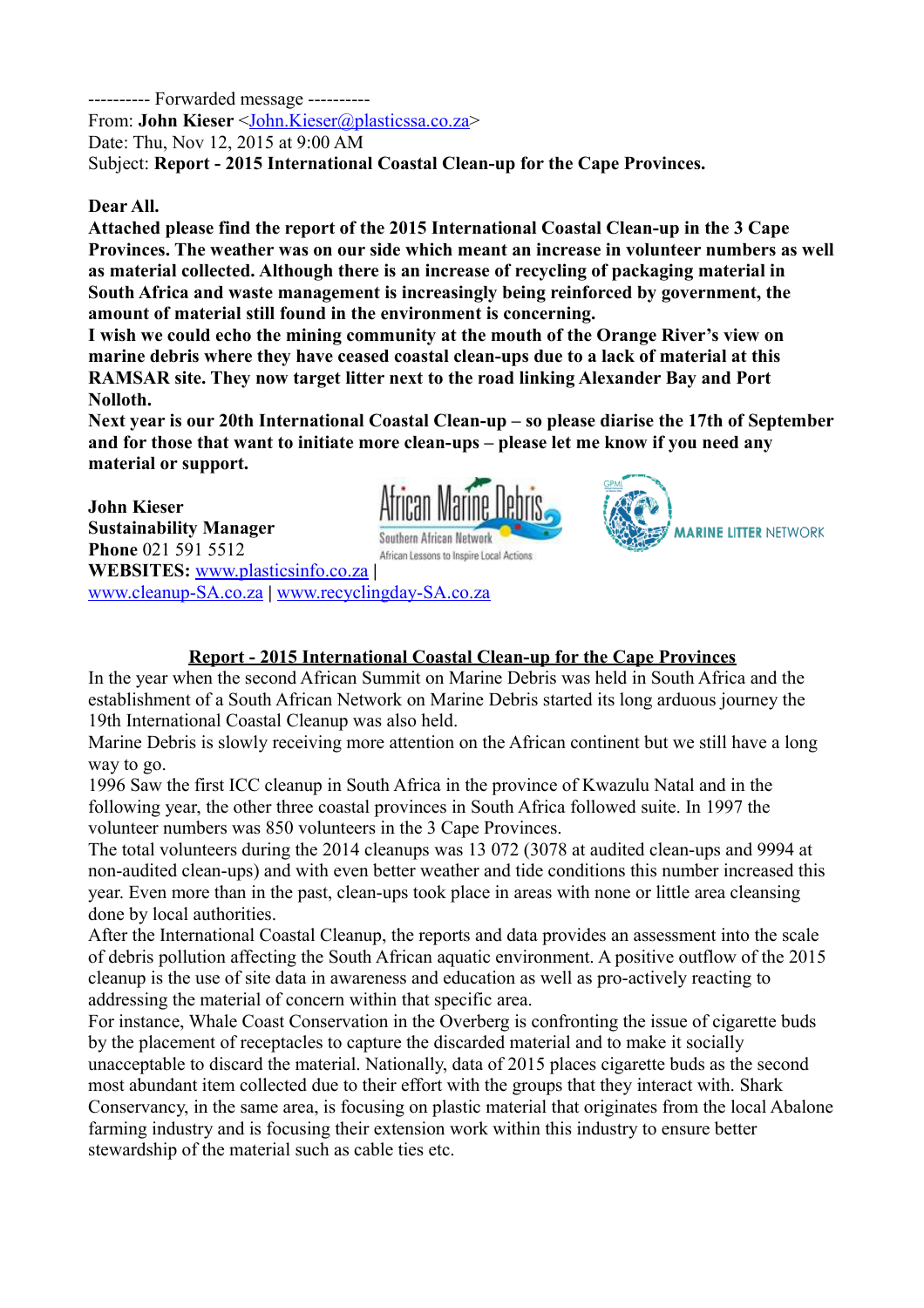

Statistics obtained by conceivably the largest citizen scientist program in South Africa is providing a sound view of the state of marine debris in South Africa. 19 Years of data provides a historical look at the change in debris over the short, medium and long term as well as confirmation that the situation is not improving (with a few variances).

This data is also supported by the seventh survey of South African beach macro and meso-litter was conducted from June to August 2015 by Profs. Peter Ryan and Colleen Moloney. Beaches were sampled from south of the Olifants River on the border between the Northern and Western Capes to Cape Vidal in northern KwaZulu-Natal. In total 38 beaches in the Western Cape, 26 in the Eastern Cape and 18 in KwaZulu-Natal.

In their survey plastic accounted for the vast majority of litter in both size classes: 93.8% of macrolitter and 98.7% of meso-litter. Among macro litter, plastic packaging and one-use applications were the most abundant type of identifiable litter, accounting for 84.1% of the total, followed by fishery and shipping wastes (5.5%), other plastic user items (3.2%), cigarette butts (2.8%) and glass (1.4%), with other non-plastic litter types each contributing less than 1% of the total number of large litter items. Industrial pellets remained the most abundant meso-litter items (53.9%), but their abundance was greatest in accumulation sites (Woody Cape at the east end of Algoa Bay and Olifantsbos in the Cape of Good Hope Nature Reserve), indicating that the majority of pellets at these sites were 'legacy' pollutants from Port Elizabeth and Cape Town, respectively.

Clean-ups have allowed for greater awareness and monitoring of the problem. Thanks to the ongoing commitment of organisations such as Ocean Conservancy, The United Nations Environmental Program (UNEP), The National Oceanic and Atmospheric Administration (NOAA), Plastics SA and the Department of Environmental Affairs, who have added their weight to ensuring that more people in Africa and specifically Southern Africa are familiar with the issue of marine debris?

Some interesting observations via the data collected:

• Baby Nappies, although not at alarming numbers yet, is growing in numbers at both river and beach clean-ups.

• Inhalers is now found at more and more beach cleanups and is not just restricted to the Metropole Cleanups.

• There was a growth in the numbers of candy and chips wrappers/packaging during this year's cleanup. This was reported by monthly clean-ups.

• Straws and stirrers (8). There is a very limited amount of plastic "stirrers' found I South Africa and the majority of this figure is due to earbud sticks which serves as an indicator of the poor waste water management in South Africa.